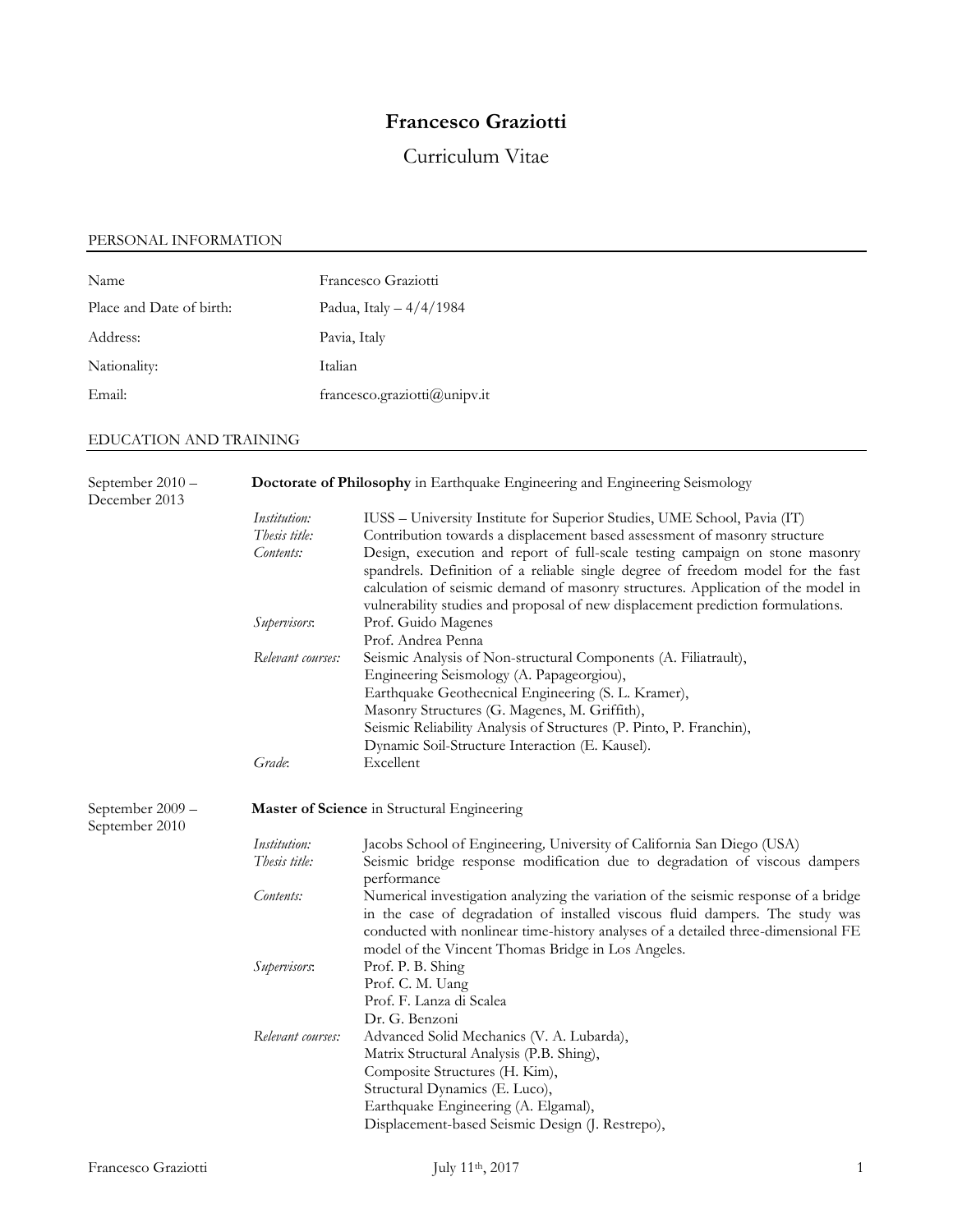|                                      | Grade:                                                                          | Steel Structures (C.M. Uang),<br>R.C. Structures (R. E. Englekirk),<br>Non-destructive Structural Evaluation (F. Lanza di Scalea).<br>3.94/4.00                                                                                                                                                                                                                                                                                                                                                                                                                                                                                                                 |
|--------------------------------------|---------------------------------------------------------------------------------|-----------------------------------------------------------------------------------------------------------------------------------------------------------------------------------------------------------------------------------------------------------------------------------------------------------------------------------------------------------------------------------------------------------------------------------------------------------------------------------------------------------------------------------------------------------------------------------------------------------------------------------------------------------------|
| October $2006 -$<br>December 2008    |                                                                                 | Master degree (Laurea Specialistica) in Civil Engineering                                                                                                                                                                                                                                                                                                                                                                                                                                                                                                                                                                                                       |
|                                      | Institution:<br>Thesis title:<br>Contents:<br>Supervisors:<br>Relevant courses: | University of Pavia (IT)<br>Design of a laboratory setup for testing full-scale masonry spandrels<br>Complete design of a test setup used from 2010 to test full-scale specimens.<br>Prof. G. Magenes<br>Prof. A. Penna<br>Bi-dimensional Structures, Finite Elements, Risk Analysis, Structural Dynamics,                                                                                                                                                                                                                                                                                                                                                      |
|                                      | Grade:                                                                          | Earthquake Engineering, Steel Structures, Masonry Structures, Bridges,<br>Foundations, Snow and Avalanches.<br>$110/110$ cum laude                                                                                                                                                                                                                                                                                                                                                                                                                                                                                                                              |
| October 2006 -<br>December 2008      |                                                                                 | Bachelor degree (Laurea) in Civil Engineering                                                                                                                                                                                                                                                                                                                                                                                                                                                                                                                                                                                                                   |
|                                      | Institution:<br>Thesis title:<br>Supervisors:                                   | University of Pavia (IT)<br>First interpretation of full-scale cyclic tests on AAC masonry infills<br>Prof. G. Magenes<br>Prof. A. Penna                                                                                                                                                                                                                                                                                                                                                                                                                                                                                                                        |
|                                      | Relevant courses:<br>Grade:                                                     | Physics, Chemistry, Solid Mechanics, Hydraulics, Fundamentals of Steel Structures,<br>R.C. Structures, Geotechnical Engineering, CAD, Economics.<br>$110/110$ cum laude                                                                                                                                                                                                                                                                                                                                                                                                                                                                                         |
| September 1998 -<br><b>July 2003</b> | School:<br>Grade:                                                               | High School Diploma, Liceo Scientifico (PNI)<br>Liceo Scientifico T. Taramelli, Pavia (IT)<br>90/100                                                                                                                                                                                                                                                                                                                                                                                                                                                                                                                                                            |
| RESEARCH EXPERIENCE                  |                                                                                 |                                                                                                                                                                                                                                                                                                                                                                                                                                                                                                                                                                                                                                                                 |
| January 2017 – Current               | Pavia (IT).                                                                     | Assistant professor at the Civil Engineering and Architecture Department - DICAr, University of                                                                                                                                                                                                                                                                                                                                                                                                                                                                                                                                                                 |
|                                      |                                                                                 | Studies on the risk of gas extraction induced seismicity. Laboratory and in-situ testing: design,<br>execution and data elaboration of two full scale shaking table tests on unreinforced masonry buildings,<br>static and dynamic test on structural components and sub assemblages, in lab and on site<br>characterization tests. Development of simplified numerical models for fast vulnerability assessment<br>of masonry structures (fragility functions) and studies of the seismic performance of masonry<br>components. Collaboration with international laboratories TU Delft, TU Eindhoven, LNEC Lisbon<br>and international firms ARUP, Shell, P&P. |
| October 2014 -<br>December 2016      | of Pavia (IT).                                                                  | Post doctoral researcher at the Civil Engineering and Architecture Department - DICAr, University                                                                                                                                                                                                                                                                                                                                                                                                                                                                                                                                                               |
|                                      |                                                                                 | Studies on the risk of gas extraction induced seismicity. Development of simplified numerical models<br>for fast vulnerability assessment of masonry structures (fragility functions) and studies of the seismic<br>performance of masonry components.                                                                                                                                                                                                                                                                                                                                                                                                          |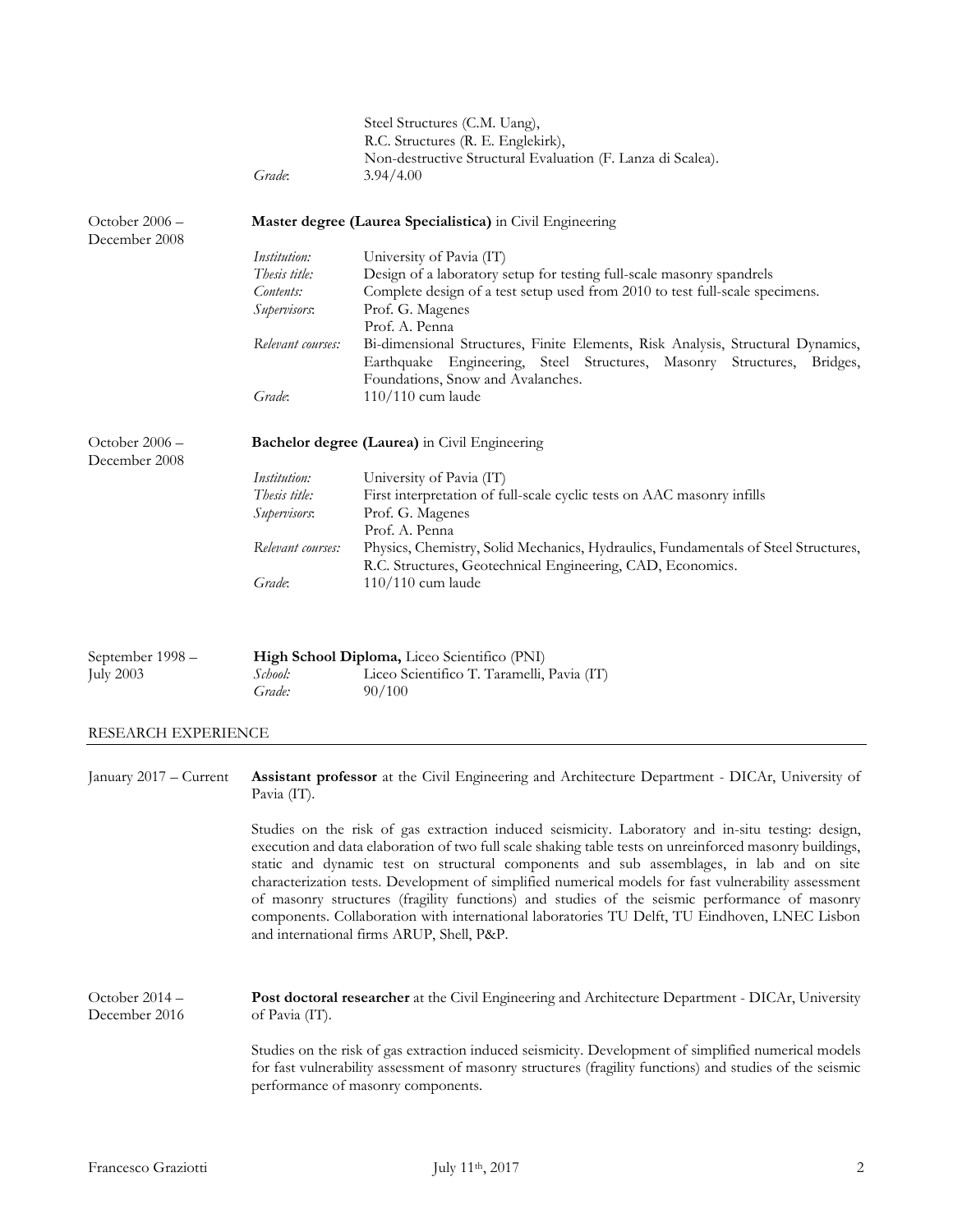| September $2013 -$<br>October 2014 | <b>Post doctoral researcher</b> at IUSS – University Institute for Superior Studies, Pavia (IT).                                                                                                                                                                                                                                                                                                                                                                                                                                           |  |  |
|------------------------------------|--------------------------------------------------------------------------------------------------------------------------------------------------------------------------------------------------------------------------------------------------------------------------------------------------------------------------------------------------------------------------------------------------------------------------------------------------------------------------------------------------------------------------------------------|--|--|
|                                    | In the framework of the PRISMA project (funded by the Italian Ministry of Education, University and<br>Research), studies on methodologies to assess the resilience of urban systems were performed. In<br>particular, a detailed study on the vulnerability of two strategic unreinforced masonry buildings in Sicily<br>were conducted. In-situ testing, dynamic identification, macro-element modelling, dynamic analyses,<br>definition of local and global limit states and vulnerability functions were main topics of the research. |  |  |
| January 2009 - August<br>2009      | Post graduate researcher at EUCENTRE, Pavia (IT).                                                                                                                                                                                                                                                                                                                                                                                                                                                                                          |  |  |
|                                    | Design and construction supervision of a laboratory test setup for masonry spandrels. Collaboration<br>with the STEP project (Strategies and Tools for Early Post-Earthquake Assessment) for surveys of<br>strategic structures after 2009 L'Aquila earthquake.                                                                                                                                                                                                                                                                            |  |  |

# RESEARCH PROJECTS

| $2015$ - current | Reasearch project on the assessment of the Seismic Response of Natural Stone Masonry Buildings in<br>Basel, Co-PI of UNIPV, subcontractor of Ecole Polytechnique Fédérale de Lausanne.<br>Principal Investigators: K. Beyer, G. Magenes, A. Penna                                                                                                          |
|------------------|------------------------------------------------------------------------------------------------------------------------------------------------------------------------------------------------------------------------------------------------------------------------------------------------------------------------------------------------------------|
| $2014$ - current | NAM Project "Study of the vulnerability of masonry buildings in Groningen"<br>Granted by: Nederlandse Aardolie Maatschappij BV.<br>Principal Investigator: G. Magenes                                                                                                                                                                                      |
| $2014$ - current | Topic C.2.1.2 – "Improvement of the seismic assessment of existing masonry buildings by improving<br>structural analysis and assessment procedures", EUCENTRE Executive Project 2014-16.<br>Principal Investigators: G. Magenes, A. Penna                                                                                                                  |
| $2014$ - current | Masonry Structures line, RELUIS Executive Project 2014.<br>Principal Investigator: C. Modena, G. Magenes, S. Lagomarsino                                                                                                                                                                                                                                   |
| $2014$ - current | MATILDA Project "Multinational module on damage assessment and countermeasures", CE - FP7<br>$[2006 - 2008]$ .<br>Principal Investigator: A. Pavese                                                                                                                                                                                                        |
| $2012 - 2014$    | PRISMA Project: "Piattaforme cloud interoperabili per smart-government", funded by Italian Ministry<br>of University and Research.<br>Principal Investigator: A. Pavese                                                                                                                                                                                    |
| $2011 - 2014$    | REAKT Project "Strategies and tools for Real Time EArthquake RisK ReducTion".<br>Principal Investigator: P. Gasparini                                                                                                                                                                                                                                      |
| $2011 - 2013$    | Research Project e3 "Seismic vulnerability of masonry buildings", EUCENTRE Executive Project<br>2012-2014.<br>Principal Investigator: G. Magenes                                                                                                                                                                                                           |
| $2011 - 2012$    | Bilateral project between Italy and Slovenia "Protection of cultural heritage from earthquakes" in<br>collaboration with the Engineering and Geodesy Faculty of the University of Ljubljana, Slovenia<br>(funded by the Ministry of Foreign Affairs as a high relevance scientific cooperation project).<br>Principal Investigators: M. Dolsek. G. Magenes |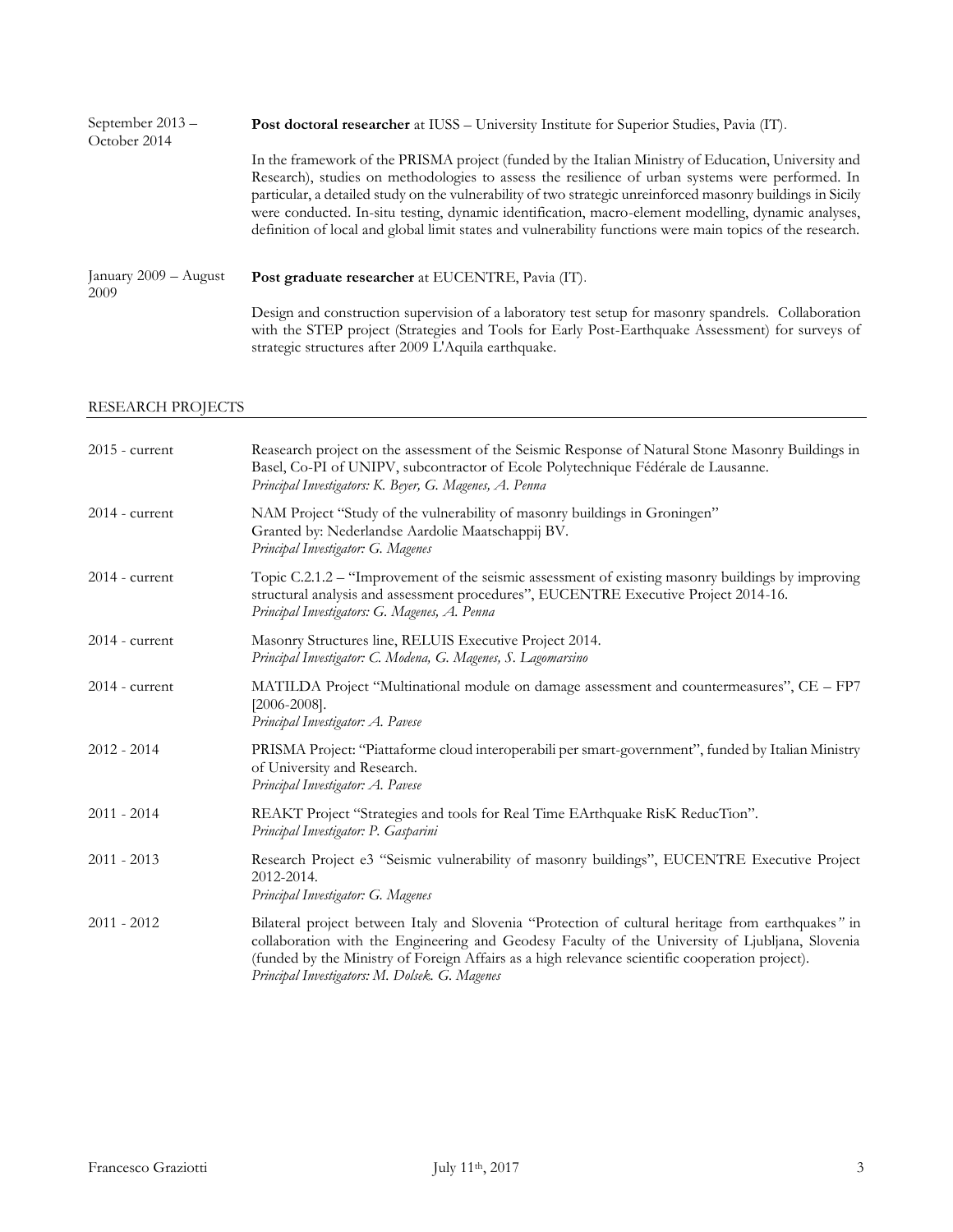| $2010 - 2013$ | DRHOUSE – Development of Rapid Highly-specialized Operative Units for Structural Evaluation<br>(EC, GA 070405/2010/565717/SUB/C3)<br>Principal Investigator: A. Pavese                                                                                                                                                                                                                                                                                                 |
|---------------|------------------------------------------------------------------------------------------------------------------------------------------------------------------------------------------------------------------------------------------------------------------------------------------------------------------------------------------------------------------------------------------------------------------------------------------------------------------------|
| $2009 - 2013$ | RELUIS Executive Project 2009-2013, Tools for the assessment and management of seismic risk of<br>the existing building stock. "New aspects in the assessment of existing structures and retrofit<br>interventions and evaluation of seismic risk of the existing building stock at the regional scale.<br>Vulnerability assessment of masonry buildings, historical centres and cultural heritage".<br>Principal Investigators: C. Modena, G. Magenes, S. Lagomarsino |
| 2009          | Technical-scientific supporting activities for the emergency phase and the beginning of the<br>reconstruction in the Abruzzi areas hit by the earthquake – item 12, Ordinance 15th of April 2009 of<br>the Presidency of the Council of Ministers [EUCENTRE, 2009].                                                                                                                                                                                                    |
| $2008 - 2011$ | Research Programme e5/1 "Displacement-based methods for the seismic assessment of masonry<br>buildings and possible implications for design", EUCENTRE Executive Project 2008-2011.<br>Principal Investigator: G. Magenes                                                                                                                                                                                                                                              |
| $2006 - 2008$ | STEP Project "Strategies and Tools for Early Post earthquake assessment", CE - FP7 [2006-2008].<br>Principal Investigator: A. Pavese                                                                                                                                                                                                                                                                                                                                   |
| $2005 - 2008$ | Line 1 "Assessment and reduction of the seismic vulnerability of masonry buildings", of the RELUIS<br>Executive Project 2005-2008 (Research Unit of the University of Pavia) funded by the Department of<br>Civil Protection.<br>Principal Investigators: C. Modena, G. Magenes, S. Lagomarsino                                                                                                                                                                        |

# FURTHER SCIENTIFIC EXPERIENCE

| $2014 - 2016$     | Scientific assistance to various in-situ tests on URM houses<br>Object: URM houses in Groningen region and in Sicily<br>Activity: in-situ testing                                                                                                                                                                                                                                                                                             |
|-------------------|-----------------------------------------------------------------------------------------------------------------------------------------------------------------------------------------------------------------------------------------------------------------------------------------------------------------------------------------------------------------------------------------------------------------------------------------------|
| $May - June 2012$ | Reconnaissance mission (four weeks) in the areas hit by the seismic sequence of 2012 (main events on<br>the 20 <sup>th</sup> and 29 <sup>th</sup> of May 2012, M 5.9 and 5.8 respectively), covering the most damaged centres in the<br>provinces of Modena, Ferrara and Bologna and damage survey to masonry and historical buildings.<br>Post-earthquake usability surveys supporting the activities of the Department of Civil Protection. |
| April 2009        | Mission supporting the Department of Civil Protection for post-earthquake usability surveys: starting<br>from the 7 <sup>th</sup> of April 2009, survey teams working on the assessment of strategic structures (including<br>the S. Salvatore hospital), public structures (e.g. schools) and structures hosting relevant production<br>activities.                                                                                          |

# TEACHING EXPERIENCE

|                                     | February 2017 – current Lecturer of "Structural engineering" M.Eng. course at University of Pavia, Italy.                                                  |
|-------------------------------------|------------------------------------------------------------------------------------------------------------------------------------------------------------|
| September $2011 -$<br>December 2016 | Teaching assistant of "Design of structures" (A. Penna), B.Sc. course at University of Pavia, Italy.                                                       |
| May 2014                            | Lecturer of "Seismic performance of churches during recent Italian earthquakes", Short course<br>for professional engineers, Kore University, Enna, Italy. |
| June $2013$                         | Lecturer of "Damage reconnaissance survey and seismic vulnerability of buildings", Short<br>course for professional engineers, EUCENTRE, Pavia, Italy.     |
| March $-$ April 2013                | Teaching assistant of "Seismic Design and Assessment of Masonry Structures" (G. Magenes),<br>M.Sc. course at UME School, IUSS, Pavia, Italy.               |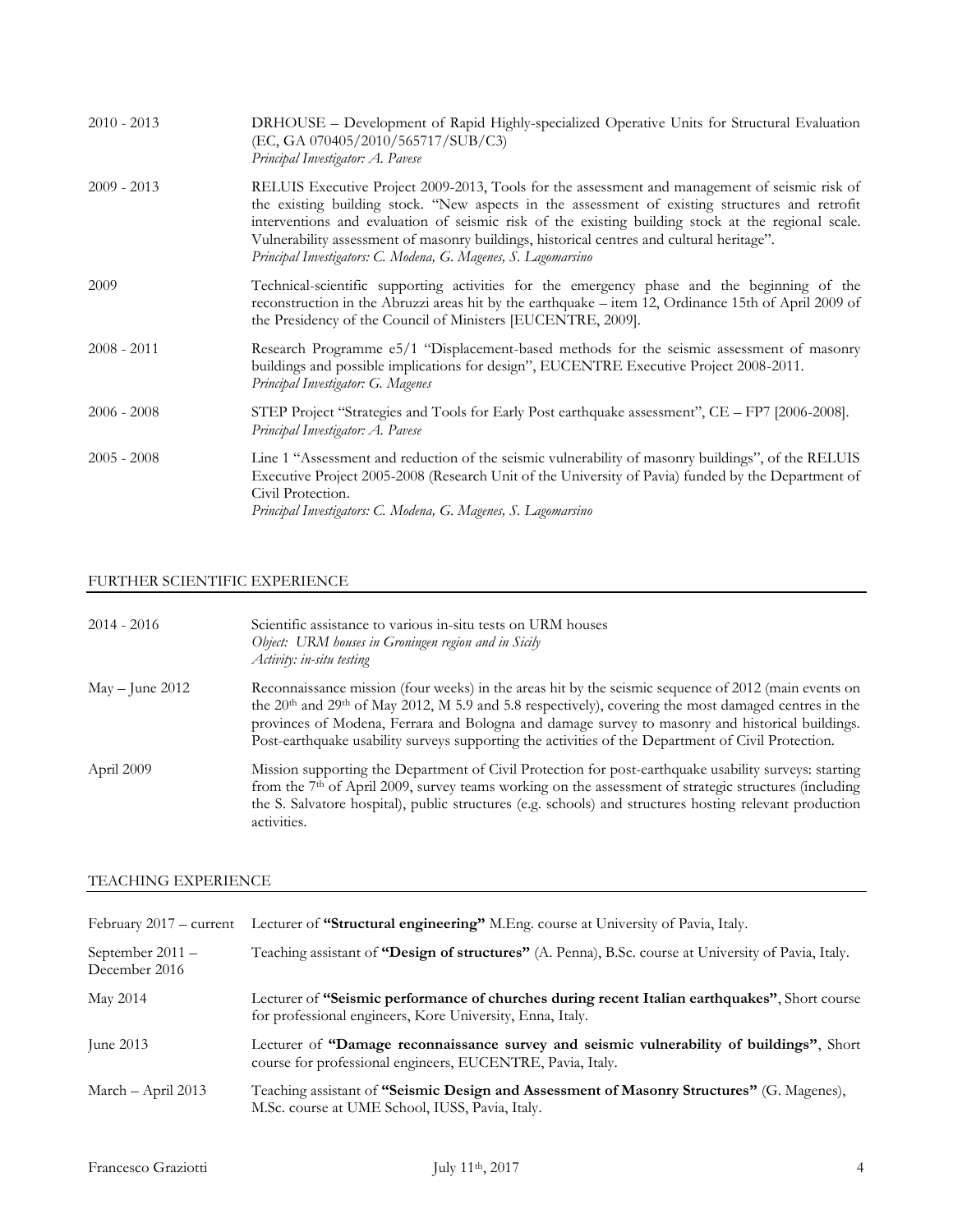| April – June $2010$                | Teaching assistant of "Design of Prestressed Concrete" (P. B. Shing),<br>B.Sc. course at University of California San Diego, USA. |
|------------------------------------|-----------------------------------------------------------------------------------------------------------------------------------|
| January – March 2010               | Teaching assistant of "Solid Mechanics" (F. Lanza di Scalea),<br>B.Sc. course at University of California San Diego, USA.         |
| October $2005 -$<br>September 2009 | Teaching assistant of "Physics" (A. Agnesi, G. Reali),<br>B.Sc. course at University of Pavia, Italy.                             |

# MASTER'S THESIS TUTORING

Co-supervisor of 12 Master's theses (courses in Civil Engineering and Building Engineering/Architecture) in the field of masonry buildings and experimental testing at University of Pavia and of 3 M.Sc. theses in Earthquake engineering at IUSS, Pavia .

## PEER REVIEW ACTIVITIES

Peer reviewer for the following scientific journals:

- Engineering structures,
- Earthquake Engineering and Engineering Vibration,
- Journal of Earthquake Engineering,
- [International Journal of Structural Engineering,](http://www.inderscience.com/ijstructe)
- Earthquake Spectra,
- Journal of Structural Engineering.

#### PROFESSIONAL EXPERIENCE

| June 2014 - current               | Sismica360<br>Co-Founder: Seismic structural design and assessment, consulting engineering.                                                                                                                                                          |
|-----------------------------------|------------------------------------------------------------------------------------------------------------------------------------------------------------------------------------------------------------------------------------------------------|
| August $2006 - October$<br>2006   | TECHINT Engineering and Construction S.A., Buenos Aires, (AR)<br>Civil engineering internship: Collaboration with the Design department (enlargement of Tenaris-<br>Campana plant oil pipes and field engineer at Caracoles earth dam construction). |
| August $2004 -$<br>September 2004 | Richard Fleischman Architects, Inc., Cleveland, Ohio (USA)<br>CAD drawer                                                                                                                                                                             |

## LANGUAGES

| Mother tongue   | Italian                                                                  |         |                |                                      |    |
|-----------------|--------------------------------------------------------------------------|---------|----------------|--------------------------------------|----|
| Other languages | <b>UNDERSTANDING</b><br><b>SPEAKING</b>                                  |         |                | WRITING                              |    |
|                 | Listening                                                                | Reading |                | Spoken interaction Spoken production |    |
| English         | C2                                                                       | C2      |                |                                      |    |
| Spanish         |                                                                          |         | B <sub>2</sub> | B <sub>2</sub>                       | A1 |
|                 | Levels: A1/2: Basic user - B1/2: Independent user - C1/2 Proficient user |         |                |                                      |    |

Common European Framework of Reference for Languages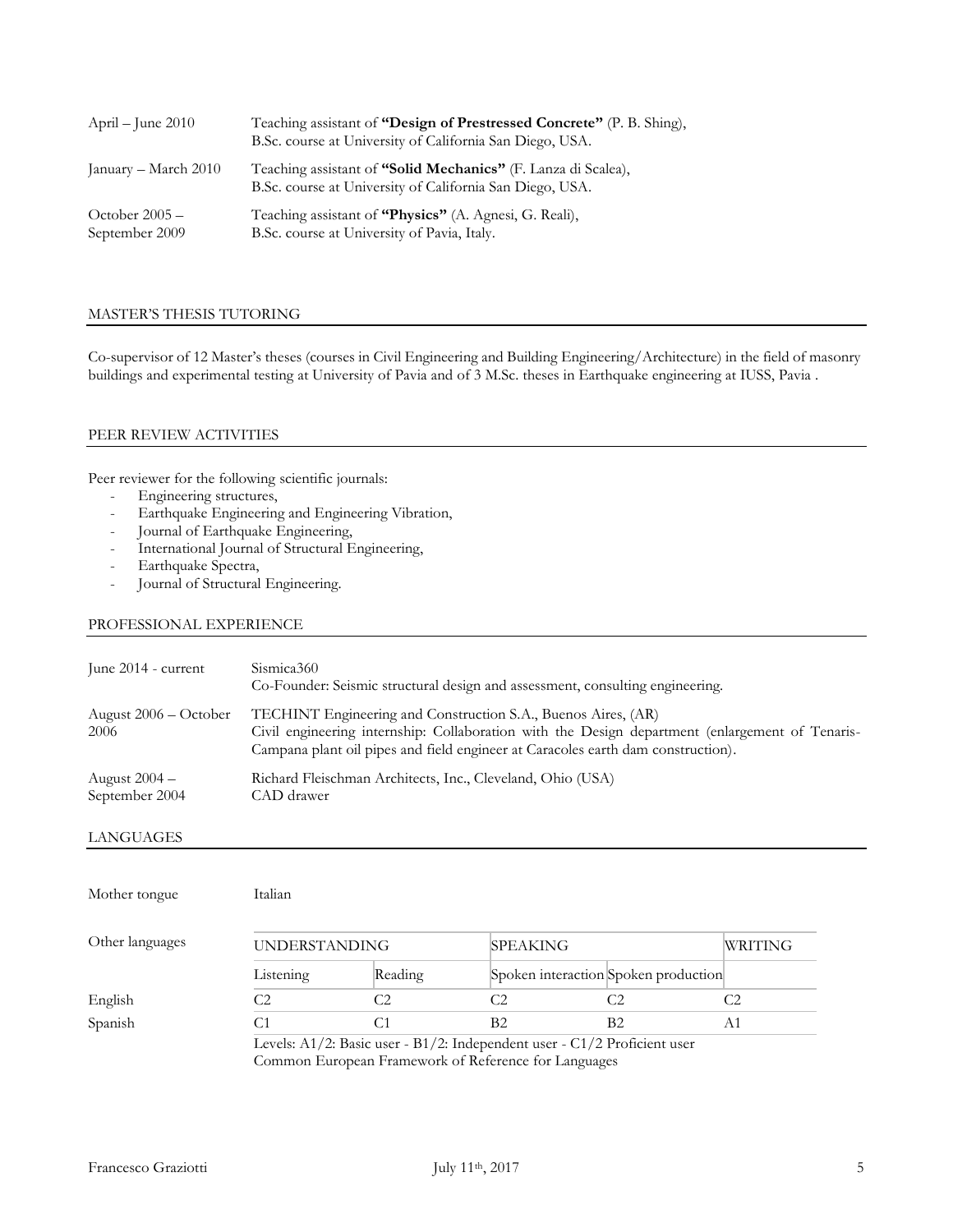#### ACTIVE PARTICIPATION TO CONFERENCES

| 2017                | 13th Canadian Masonry Symposium: 13th CMS<br>June 4 <sup>th</sup> – 7 <sup>th</sup> , Halifax, Canada                                                |
|---------------------|------------------------------------------------------------------------------------------------------------------------------------------------------|
| 2017                | 16th WCEE - World Conference on Earthquake Engineering<br>January 9 <sup>th</sup> – 13 <sup>th</sup> , Santiago, Chile                               |
| 2016                | 16th International Brick and Block Masonry Conference: IBMAC<br>June 26 <sup>th</sup> – 30 <sup>th</sup> , Padua, Italy                              |
| 2015                | 16 <sup>th</sup> ANIDIS – Associazione Nazionale di Ingegneria Sismica<br>September 13th - 17th, L'Aquila, Italy                                     |
| 2014                | 9th IMC - International Masonry Conference<br>July 7 <sup>th</sup> – 9 <sup>th</sup> , Guimarães, Portugal                                           |
| 2013                | Vienna Congress on Recent Advances in Earthquake Eng. and Structural Dyn.: VEESD2013<br>August 28 <sup>th</sup> – 30 <sup>th</sup> , Vienna, Austria |
| 2013                | 15 <sup>th</sup> ANIDIS – Associazione Nazionale di Ingegneria Sismica<br>June 30 <sup>th</sup> – July 4 <sup>th</sup> , Padua, Italy                |
| 2012                | $15th$ WCEE – World Conference on Earthquake Engineering<br>September $24th - 28th$ , Lisbon, Portugal                                               |
| 2011                | 14 <sup>th</sup> ANIDIS – Associazione Nazionale di Ingegneria Sismica<br>September 18 <sup>th</sup> - 22 <sup>th</sup> , Bari, Italy                |
| <b>PUBLICATIONS</b> |                                                                                                                                                      |

#### **Journal Papers**

Di Ludovico, M., Digrisolo, A., **Graziotti, F.**, Moroni, C., Belleri, A., Caprili, S., Carocci, C., Dall'asta, A., De Martino, G., De Santis, S., Ferracuti, B., Ferretti, D., Fiorentino, G., Mannella, A., Marini, A., Mazzotti, C., Sandoli, A., Santoro, A., Silvestri, S., Sorrentino, L., Magenes, G., Masi, A., Prota, A., Dolce, M., Manfredi, G., (2017) The contribution of ReLUIS to the usability assessment of school buildings following the 2016 central Italy earthquake, *Bollettino di Geofisica Teorica ed Applicata,* Vol. 58, n. 1, DOI 10.4430/bgta0192

**Graziotti, F.**, Tomassetti, U., Kallioras, S., Penna, A., Magenes, G., (2017) Shaking Table Test on a Full Scale URM Cavity Wall Building, *Bulletin of Earthquake Engineering, (in press,* DOI:10.1007/s10518-017-0185-8)

Guerrini, G., **Graziotti, F.**, Penna, A., Magenes, G., (2017) [Improved evaluation of inelastic displacement demands for short](https://www.scopus.com/record/display.uri?eid=2-s2.0-85010543962&origin=resultslist&sort=plf-f&src=s&sid=B309DE951DA75148071D6A60FF089ABE.wsnAw8kcdt7IPYLO0V48gA%3a100&sot=autdocs&sdt=autdocs&sl=18&s=AU-ID%2856290409300%29&relpos=0&citeCnt=0&searchTerm=)[period masonry structures,](https://www.scopus.com/record/display.uri?eid=2-s2.0-85010543962&origin=resultslist&sort=plf-f&src=s&sid=B309DE951DA75148071D6A60FF089ABE.wsnAw8kcdt7IPYLO0V48gA%3a100&sot=autdocs&sdt=autdocs&sl=18&s=AU-ID%2856290409300%29&relpos=0&citeCnt=0&searchTerm=) *Earthquake Engineering and Structural Dynamics,* 46(9), pp. 1411-1430, DOI:10.1002/eqe.2862.

**Graziotti, F.**, Tomassetti, U., Penna, A., Magenes, G., (2016) Out-of-plane shaking table tests on URM single leaf and cavity walls, *Engineering structures,* Vol. 125, pp. 455-470.

**Graziotti, F.**, Penna, A., Magenes, G., (2016) A nonlinear SDOF model for the simplified evaluation of the displacement demand of low-rise URM buildings, *Bulletin of Earthquake Engineering,* Vol. 14-6. pp. 1589-1612.

[Mouyiannou,](http://www.linkedin.com/profile/view?id=181776811&authType=name&authToken=5dM6&trk=prof-pub-cc-name) A., Penna, A., Rota, M., **Graziotti, F**., Magenes, G. (2014) Implications of cumulated seismic damage on the seismic performance of unreinforced masonry buildings, *Bulletin of the NZ Society for Earthquake Engineering* Vol. 47, No. 2, pp. 157-170.

Bracchi, S., da Porto, F., Galasco, A., **Graziotti, F**., Liberatore, D. et al. (2012) Comportamento degli edifici in muratura nella sequenza sismica del 2012 in Emilia, *Progettazione sismica*, Vol. 3. pp. 141-161.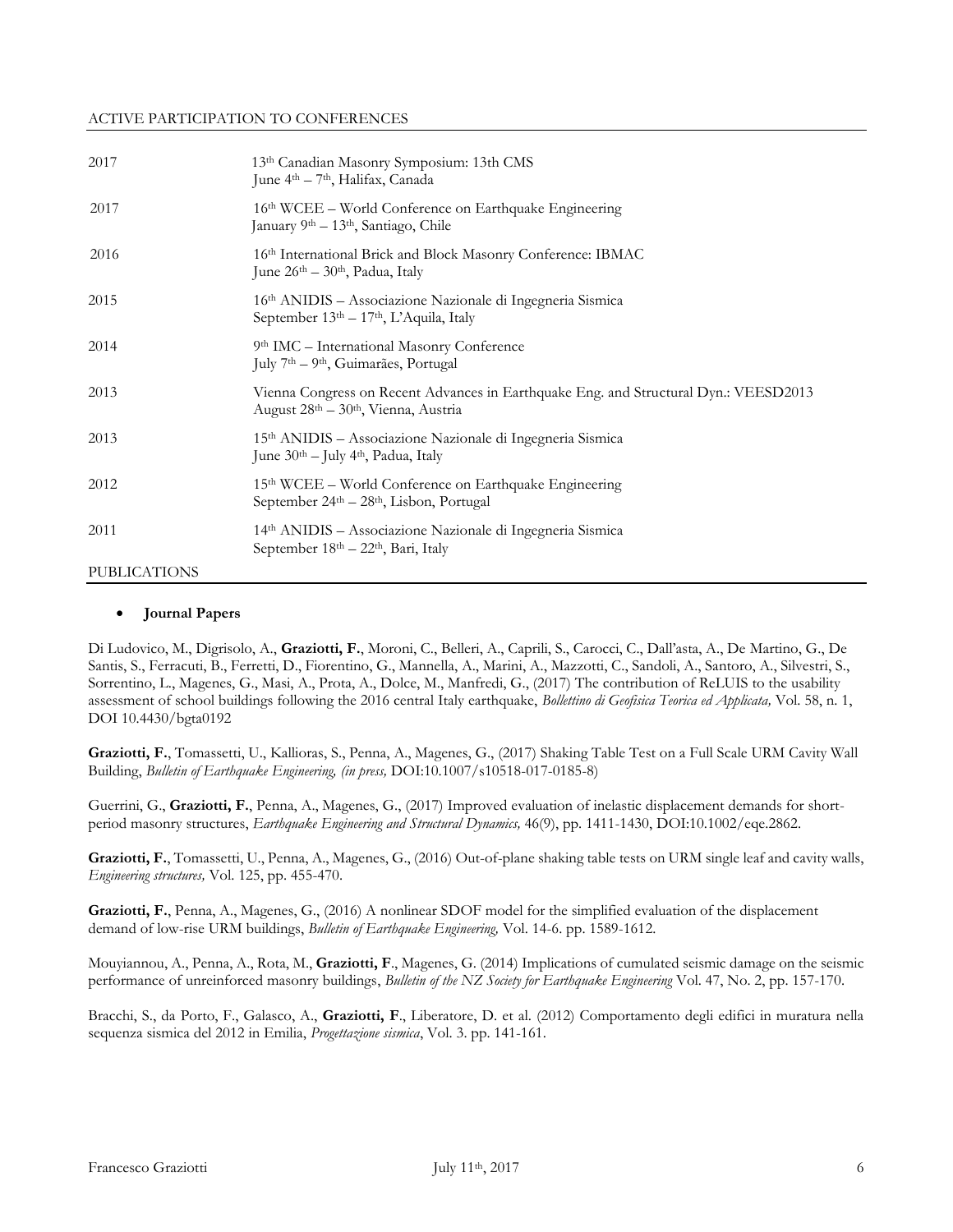## **Book Chapters**

**Graziotti, F.**, Penna, A., Magenes, G., (2016) Experimental campaign on double-leaf stone masonry specimens at the University of Pavia and Eucentre. In Augenti, N., **Graziotti, F**., Magenes, G., Parisi, F. (Eds.) *Experimental Researches on the Seismic Behaviour of Masonry Spandrels: An International Perspective,* (pp. 5-50), EUCENTRE Press, Pavia, ISBN: 978-88-6198-124-9.

## **Theses**

**Graziotti, F**. (2013) Contributions towards a Displacement-Based Seismic Assessment of Masonry Structures. *Ph.D. Thesis, UME School - IUSS, Pavia, IT.*

**Graziotti, F.** (2010) Seismic bridge response modification due to degradation of viscous dampers performance. *M.Sc. Thesis*, *University of California, San Diego, La Jolla, USA.*

**Graziotti, F.** (2008) Sperimentazione su elementi di fascia muraria. *Master's Thesis*, *University of Pavia, Italy.*

**Graziotti, F.** (2006) Prime interpretazioni di prove sperimentali su telai in C.A. tamponati in calcestruzzo cellulare. *Bachelor Thesis*, *University of Pavia, Italy.*

## **Conference Papers**

**Graziotti, F.,** Tomassetti, Rossi, A., Kallioras, S., Mandirola, M., Penna, A., Magenes, G., (2017) Full Scale Shaking Table Test on a URM Cavity Wall Terraced House Building, *Proc. WCEE 2017, Santigo, Chile.*

**Graziotti, F.**, Rossi, A., Mandirola, M., Penna, A., Magenes, G., (2016) Experimental Characterization of Calcium-Silicate Brick Masonry for Seismic Assessment, *Proc.16th IBMAC 26-30/6, pp. 1619- 1627, Padua, IT.*

Tomassetti, U., **Graziotti, F.,** Penna, A., Magenes, G., (2016) Out-of-plane shaking table tests on URM cavity walls, *Proc. IBMAC 26-30/6, pp. 1939-1947, Padua, IT.*

Rossi, A., **Graziotti, F.**, Penna, A., Magenes, G., (2015) A Proposal for the Interpretation of the In-Situ Shear Strength Index Test for Brick Masonry, *Proc. Anidis, 13-17/9, L'Aquila, IT.*

Tomassetti, U., **Graziotti, F.**, Penna, A., Magenes, G., (2015) A Single Degree of Freedom Model for the Simulation of the Outof-Plane Response of Unreinforced Masonry Walls, *Proc. Anidis, 13-17/9, L'Aquila, IT.*

**Graziotti, F.,** Magenes, G., Penna, A., (2014) A direct method to compute the inelastic displacement demand of masonry structures, *European conference on earthquake engineering and seismology, Istanbul, TR*.

**Graziotti, F**., Penna, A., Bossi, E., Magenes, G. (2014) Evaluation of displacement demand for unreinforced masonry buildings by equivalent SDOF systems, *EURODYN 2014, Porto, PT*.

**Graziotti, F.**, Penna, A., Magenes, G. (2014) Influence of timber lintels on the cyclic behaviour of stone masonry spandrels, *International Masonry Conferece 2014, Guimarães, PT*.

**Graziotti, F**., Magenes, G., Penna, A., Galasco, A. (2013) [Modello numerico semplificato ad un grado di libertà per](http://scholar.google.it/citations?view_op=view_citation&hl=it&user=YZf5b1QAAAAJ&citation_for_view=YZf5b1QAAAAJ:nb7KW1ujOQ8C)  [l'interpretazione del comportamento dinamico di strutture in muratura](http://scholar.google.it/citations?view_op=view_citation&hl=it&user=YZf5b1QAAAAJ&citation_for_view=YZf5b1QAAAAJ:nb7KW1ujOQ8C) *Anidis 2013, Padova, IT.* (in Italian).

**Graziotti, F**., Penna, A., Magenes, G. (2013) [Use of equivalent SDOF systems for the evaluation of displacement demand for](http://www.linkedin.com/redir/redirect?url=https%3A%2F%2Fsites%2Egoogle%2Ecom%2Fsite%2Fpaperfgraziotti%2Fhome%2Fveesd13_347%2FVEESD-347%2Epdf&urlhash=oCML&trk=prof-publication-title-link)  [masonry buildings](http://www.linkedin.com/redir/redirect?url=https%3A%2F%2Fsites%2Egoogle%2Ecom%2Fsite%2Fpaperfgraziotti%2Fhome%2Fveesd13_347%2FVEESD-347%2Epdf&urlhash=oCML&trk=prof-publication-title-link) , *VEESD2013, Vienna, AT.*

**Graziotti, F**., Magenes, G., Penna, A. (2012) [Experimental cyclic behaviour of stone masonry spandrels,](http://scholar.google.it/citations?view_op=view_citation&hl=it&user=YZf5b1QAAAAJ&citation_for_view=YZf5b1QAAAAJ:_xSYboBqXhAC) *Proc. of the 15th World Conference on Earthquake Engineering, Lisboa, PT.*

**Graziotti, F**., Magenes, G., Penna, A., Galasco, A. (2011) Comportamento ciclico sperimentale nel piano di fasce in muratura di pietra*, Proc. Anidis, Bari, IT.* (in Italian).